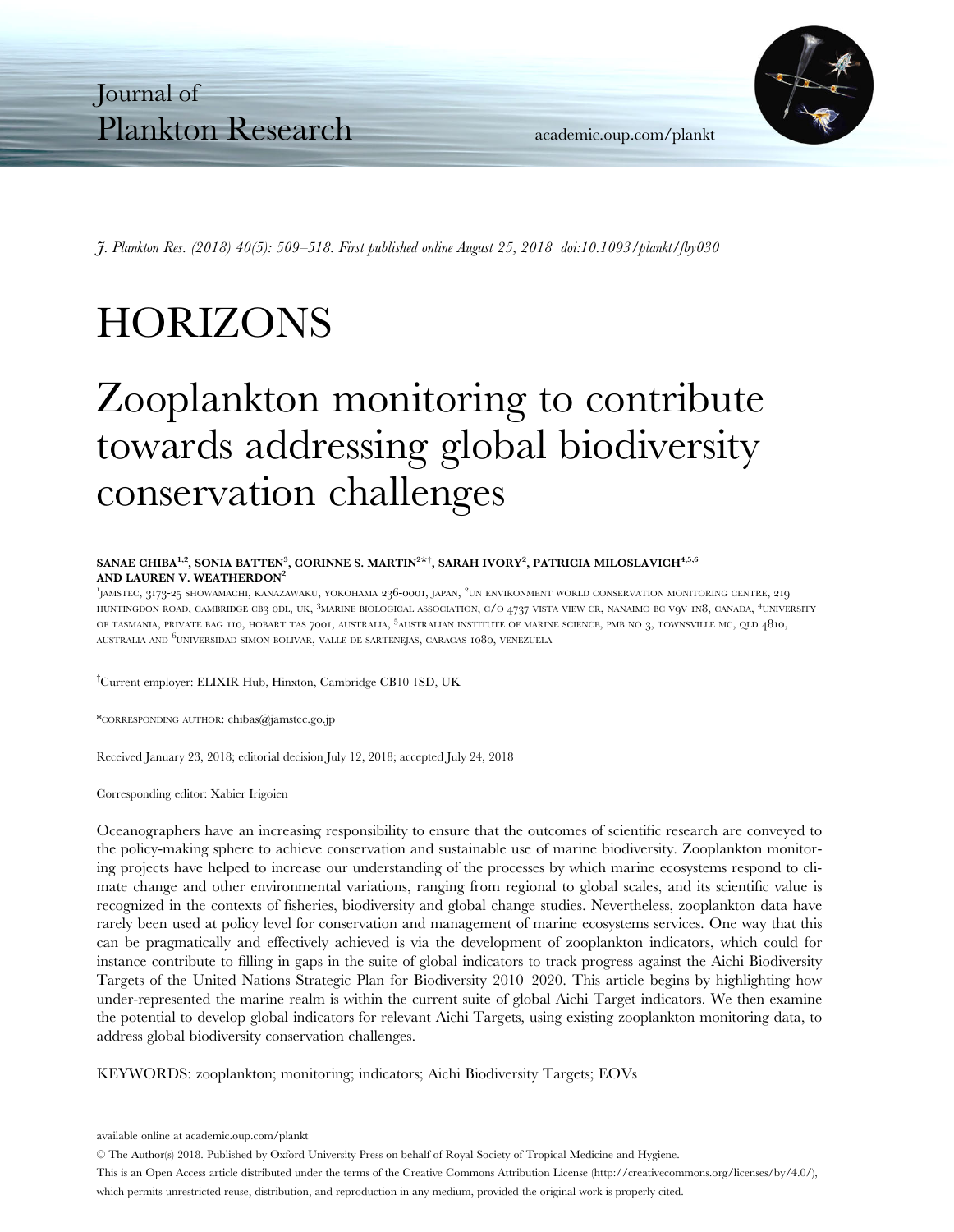## VALUE OF ZOOPLANKTON MONITORING

Because of their small size and short lifecycle, zooplankton are sensitive to environmental stresses, which result in changes in zooplankton biomass and community structure. Such changes alter trophic linkages in marine food webs and affect the recruitment success of higher trophic levels. Zooplankton monitoring has been conducted in regional oceans worldwide from the early 20th century (Batten *et al.*[, 2003\)](#page-7-0) to the present (O'[Brien](#page-9-0) et al.[, 2017\)](#page-9-0).

With the needs for better understanding of bottom-up control of variability fisheries resources, early zooplankton monitoring programs focused mainly on variability in biomass [\(Cushing, 1990](#page-8-0); Reid et al.[, 2003](#page-9-0); [McClellan](#page-9-0) et al.[, 2014](#page-9-0)). Since the start of the Global Ocean Ecosystem Dynamics (GLOBEC) project in the early 1990s ([Barange](#page-7-0) et al., 2010) and through the follow-on Integrated Marine Biosphere Research (IMBeR) ([Hofmann and IMBeR Scienti](#page-8-0)fic Steering Committee, [2016\)](#page-8-0), it has been recognized that taxonomic breakdown, rather than mere biomass analysis, is required to understand the mechanisms linking the physical environment with higher trophic levels. Thus, variation in community structure and functional diversity became one of the main foci of zooplankton studies. Meanwhile, the Joint Global Ocean Flux Study (JGOFS) (Balino et al.[, 2001\)](#page-7-0) initiated a new phase of zooplankton research, focusing on their roles in the biogeochemical cycles including car-bon transport to the deep ocean [\(Steinberg](#page-9-0) *et al.*, 2000; [Schnetzer and Steinberg, 2002\)](#page-9-0). Since the 2000s, the phenological changes [\(Edwards and Richardson, 2004;](#page-8-0) Chiba et al.[, 2006](#page-8-0); [Mackas](#page-9-0) et al., 2007; [Richardson, 2008\)](#page-9-0) and biogeographical shifts (Johns et al.[, 2001](#page-8-0); [Beaugrand](#page-8-0) et al.[, 2002](#page-8-0); [Batten and Walne, 2011;](#page-7-0) [Keister](#page-8-0) et al., 2011; Chiba et al.[, 2015\)](#page-8-0) in zooplankton communities responding to climatic forcing at various time-scales have been reported, and this knowledge has contributed to the studies of trends and future projections of climate change impacts on marine ecosystems [\(IPCC, 2014](#page-8-0)). More recently, in particular after the Census of Marine Life initiative [\(Costello](#page-8-0) et al., 2010), marine biodiversity has been one of the key topics in zooplankton studies. Along with the expansion of study foci, the geographic range of studies has also expanded from regional to global. Quasiglobal and global comparisons of the marine ecosystem variability have been conducted using zooplankton monitoring data [\(Rombouts](#page-9-0) et al., 2010; [Mackas](#page-9-0) et al., 2012; [Beaugrand](#page-8-0) et al., 2014; O'Brien et al.[, 2017](#page-9-0)), and sharing and long-term preservation of data are facilitated by the Ocean Biogeographic Information System (OBIS, <http://www.iobis.org>). To help with coordinating efforts,

the Global Alliance of Continuous Plankton Recorder Survey (GACS), a global network of long-standing regional zooplankton monitoring programmes, was launched [\(Edwards](#page-8-0) et al., 2011).

As the United Nations (UN) has designated 2021–2030 as the Decade of Ocean Science to achieve Sustainable Development Goal (SDG) 14: Conserve and sustainably use the oceans, seas and marine resources ([https://en.unesco.org/ocean-decade\)](https://en.unesco.org/ocean-decade), ocean scientists are required to be conscious of the societal benefits of their scientific outcome more than ever before. One way of effective communication between scientists and society is through the use of indicators, which represent scientific facts on environmental pressures, ecosystem states in ways that are more understandable ways for non-specialists ([Brummitt](#page-8-0) et al., 2017). Given the accumulated knowledge on zooplankton biology/ecology and the good temporal and geographical coverage of its monitoring efforts, many regional programmes have developed zooplankton indicators for assessment of various aspects of marine ecosystem services such as fisheries ([Peterson and Burke, 2013\)](#page-9-0) and ecosystem health ([Racault](#page-9-0) et al., 2014; [Richardson](#page-9-0) et al., 2015), and the usefulness of zooplankton indicators for their respective targets has been examined ([Rombouts](#page-9-0) et al., 2013; Setälä et al.[, 2014;](#page-9-0) [Uusitalo](#page-9-0) et al., 2016; [McQuatters-](#page-9-0)[Gollop](#page-9-0) et al., 2017; [Jernberg](#page-8-0) et al., 2017). Although the use of zooplankton indicators for better management options was recommended by scientists ([Edwards](#page-8-0) et al., [2010](#page-8-0); [McQuatters-Gollop](#page-9-0) et al., 2017), they have rarely been used in the policy-making. This is a contrast to phytoplankton indicators, which have been applied for regional management policy of coastal eutrophication ([OSPAR Commission, 2017](#page-9-0)) and environmental quality in the context of the Marine Strategy Framework Directive ([McQuatters-Gollop](#page-9-0) *et al.*, 2015).

What can be done to help zooplankton indicators be used by policy? The international biodiversity conservation agenda established by the UN Convention on Biological Diversity (CBD) appears to provide an opportunity. Under the UN Strategic Plan for Biodiversity (2010–2020), a suite of global-scale indicators has been implemented to track progress in conservation and management of global biodiversity against the 20 so-called Aichi Biodiversity Targets (hereafter Aichi Targets) (<https://www.cbd.int/sp/targets/>). Although the Aichi Targets include various subjects relevant to marine environment and ecosystems, biological oceanographers including plankton biologists have rarely attempted to develop relevant the Aichi Target indicators. This is partly because Aichi Targets typically focus more on the terrestrial realm rather than the marine realm, and partly because zooplankton itself is not appealing as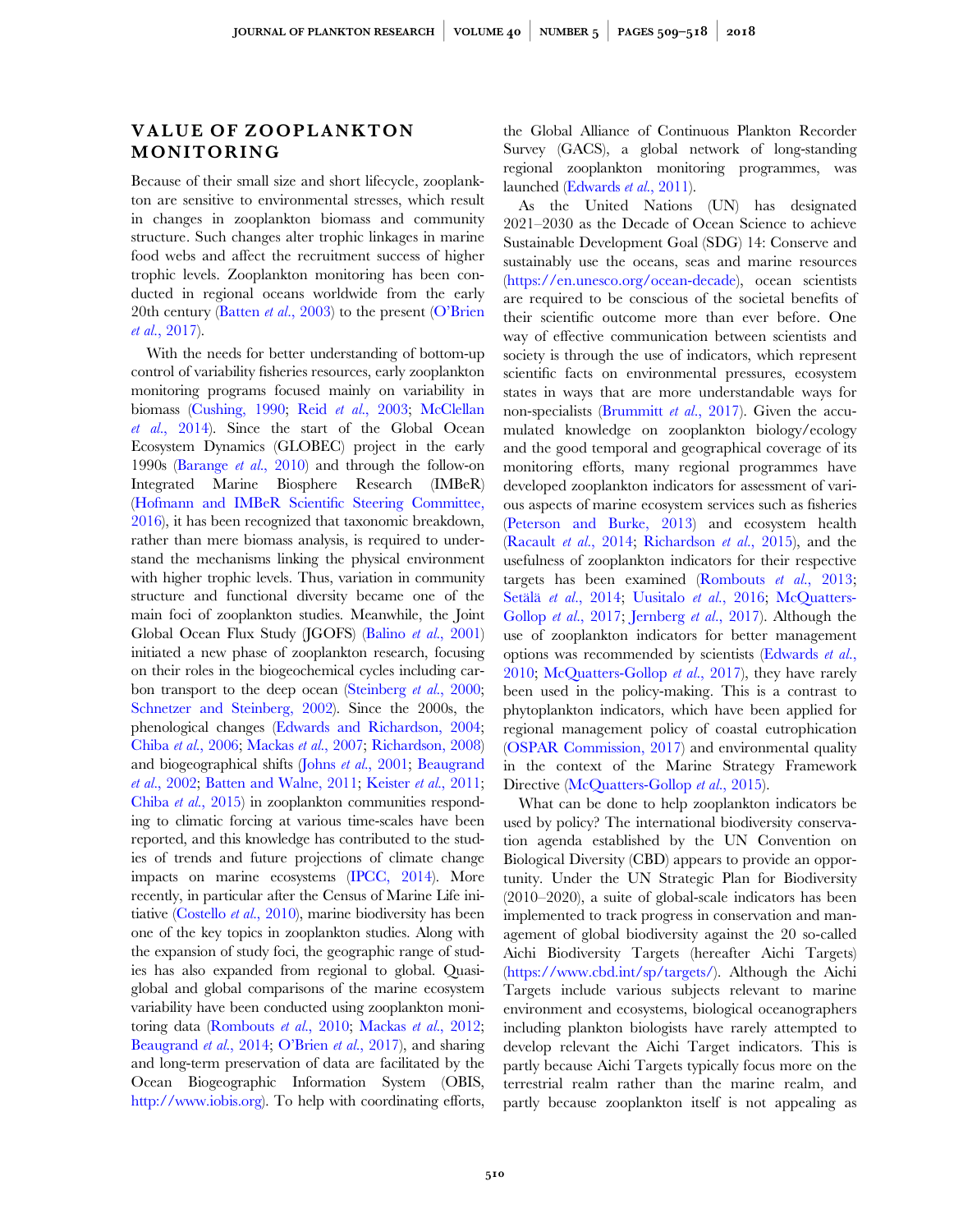other charismatic groups in marine ecosystems such as sea birds, marine mammals and coral reefs. These owe to insufficient communication between oceanographers and the biodiversity conservation community, which may not realize the relevance of zooplankton to ecosystem health.

However, it is a fact that zooplankton supports a number of the Red List species in the oceans and the health of vulnerable marine ecosystems [\(Sims and](#page-9-0) [Quayle, 1998;](#page-9-0) [Jessopp](#page-8-0) et al., 2013; [McClellan](#page-9-0) et al., [2014](#page-9-0)) both directly and indirectly.

This article aims to encourage zooplankton biologists to promote the use of zooplankton monitoring data for policy-making for biodiversity conservation and management through the development of the Aichi Target indicators, and also to urge the biodiversity conservation and oceanographic communities to strengthen their collaboration to enable the effective use of ocean observing information to reach their common fundamental goal: the sustainable use of marine biodiversity. In the following sections, we identify the marine relevance of the Aichi Targets and examine the potential of developing indicators using zooplankton data to fill the current gaps in the Aichi Target global indicator suites.

# AICHI BIODIVERSITY TARGETS FOR THE MARINE REALM

The 20 Aichi Targets are categorized under the five goals (<https://www.cbd.int/sp/targets/>). In this article, we analyse Targets 5–16, which fall within Goals B: reduce pressures on biodiversity and promote sustainable use, Goal C: improve the status of biodiversity and Goal D: enhance the benefits to all from biodiversity and ecosystem services. Goal A (Targets 1–4) and Goal E (Targets 17–18) are focused on the response of society and policy rather than on environmental pressures and ecosystem states. Each target has its own "generic indicators", which have matching "specific indicators" developed or proposed to monitor and assess the trend and achievement of the respective Aichi Targets at the global scale ([Convention on Biological Diversity, 2016\)](#page-8-0) (Fig. 1). For example, for Target 5, i.e. "By 2020, the rate of loss of all natural habitats, including forests, is at least halved and where feasible brought close to zero, and degradation and fragmentation is significantly reduced", one of the generic indicators is "Trends in extent of natural habitats other than forest" and its specific indicator is "Wetland Extent (Dixon et al.[, 2016](#page-8-0))".

The Biodiversity Indicators Partnership (BIP) curates the Aichi Targets indicators [\(Biodiversity Indicators](#page-8-0) [Partnership, 2011](#page-8-0)). Given that some components of the Aichi Targets are still lacking global indicators [\(Mcowen](#page-9-0)



Fig. 1. Schematic diagram of the hierarchical structure of the Aichi Biodiversity Targets and indicators.

et al.[, 2016\)](#page-9-0), the BIP has been coordinating and convening partner organizations, who develop specific indicators to fill the gaps in the indicator's suites. Although all targets are more or less applicable to both terrestrial (including fresh water ecosystems) and marine ecosystems, the marine realm is under-represented, or at least its relevance is not clearly visible in the present set of specific indicators developed or proposed by the BIP partners.

To examine the under-representation of the marine realm in these indicators, we categorized the current specific indicators into four ranks depending on the extent of their marine relevance: Rank 1, clearly focuses on the marine realm (Fig. [2\)](#page-3-0), e.g. "(fisheries) Catch certified by the Marine Stewardship Council [\(MSC, 2017](#page-9-0))" for Target 6 on fisheries; Rank 2, marine data are included by default but their extent is unclear, e.g. Red List Index (Bubb *et al.*, 2009) for Target 12 on threatened species; Rank 3, relevant to the marine realm but not clear if marine data are used, e.g. "Trends in global surplus of nitrogen" for Target 8 on pollution; and Rank 4, marine data are unlikely to be used or there is an exclusively terrestrial focus, e.g. "Number of plant genetic resources for food and agriculture surveyed/ inventoried" for Target 13 on genetic diversity in socioeconomically and culturally valuable species.

The results show that only 23 (21%) of the 108 specific indicators that were developed or proposed by the end of 2016 are clearly focused on the marine realm (Rank 1). There are no marine-relevant specific indicators at any levels for Targets 5, 7, 13 and 15, and their relevance is limited or unclear in Targets 8, 9 and 14 (Fig. [2\)](#page-3-0). For Target 10 on multiple anthropogenic pressures and vulnerable ecosystems, some marine-relevant specific indicators have already been proposed, e.g. trend in proportion of live coral cover, and efforts are on-going to identify a partner organization responsible for producing and maintaining the indicator. However, four generic indicators of Target 10 still lack matching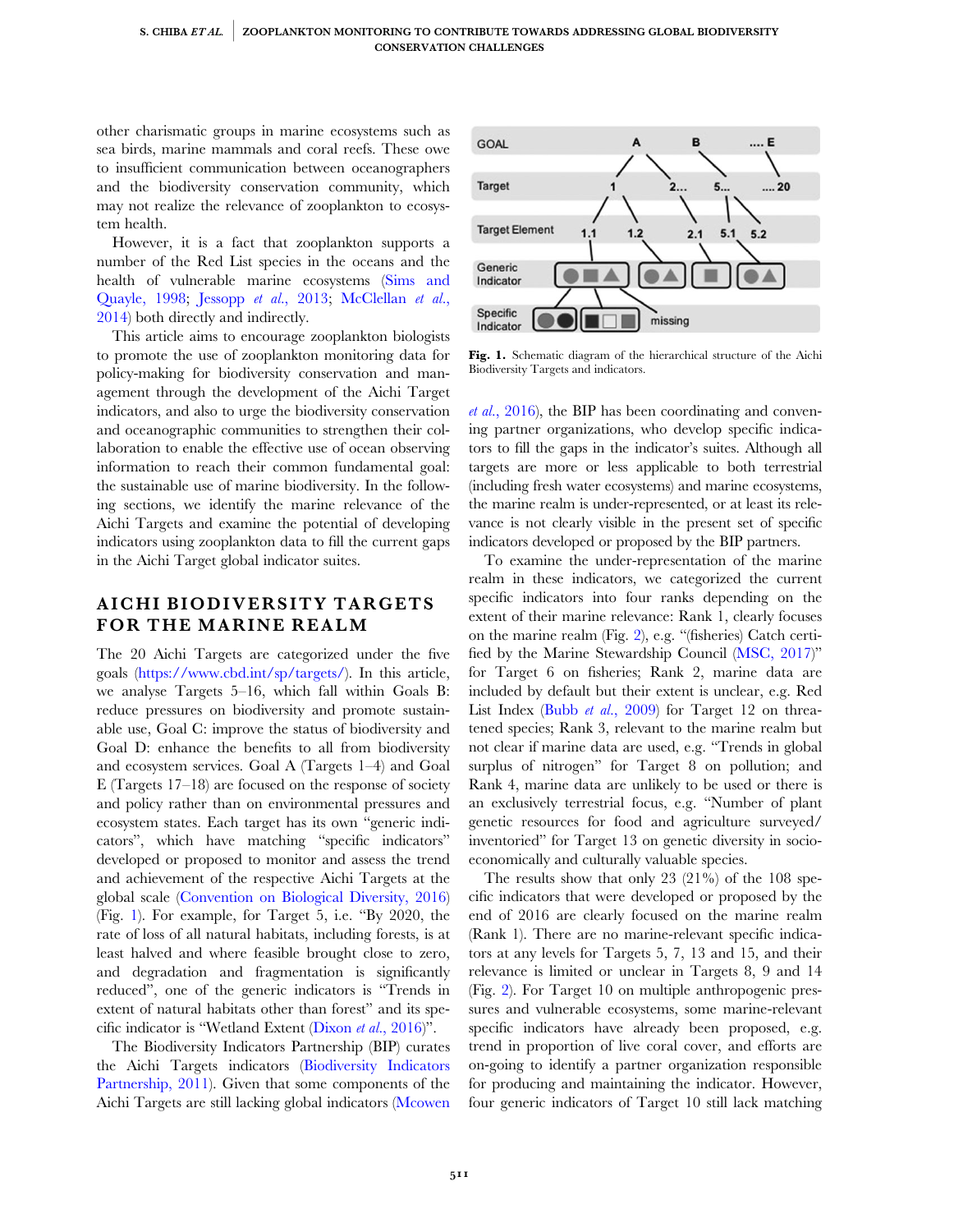<span id="page-3-0"></span>

## Goal B: Reduce pressures on biodiversity and promote sustainable use



Fig. 2. Number (bar) and ratio (pie) of the specific indicators developed or proposed for the Goals B, C and D of the Aichi Biodiversity Targets with ranking of their marine relevance. Red dots indicate the number of generic indicators that have no matching specific indicators, either terrestrial or marine (as of January 2017). See the indicator list (CBD/COP13): [https://www.cbd.int/doc/decisions/cop-13/cop-13-dec-28-en.pdf.](https://www.cbd.int/doc/decisions/cop-13/cop-13-dec-28-en.pdf)

specific indicators (Fig. 2). One of those generic indicators, "Trends in extent and condition of vulnerable ecosystems (other than coral) impacted by climate change or ocean acidification", is clearly relevant to the states of marine ecosystems; thus, its specific indicator(s) can be developed using marine biological observation data.

We examined the potential for development of marine-relevant specific indicators for the above Targets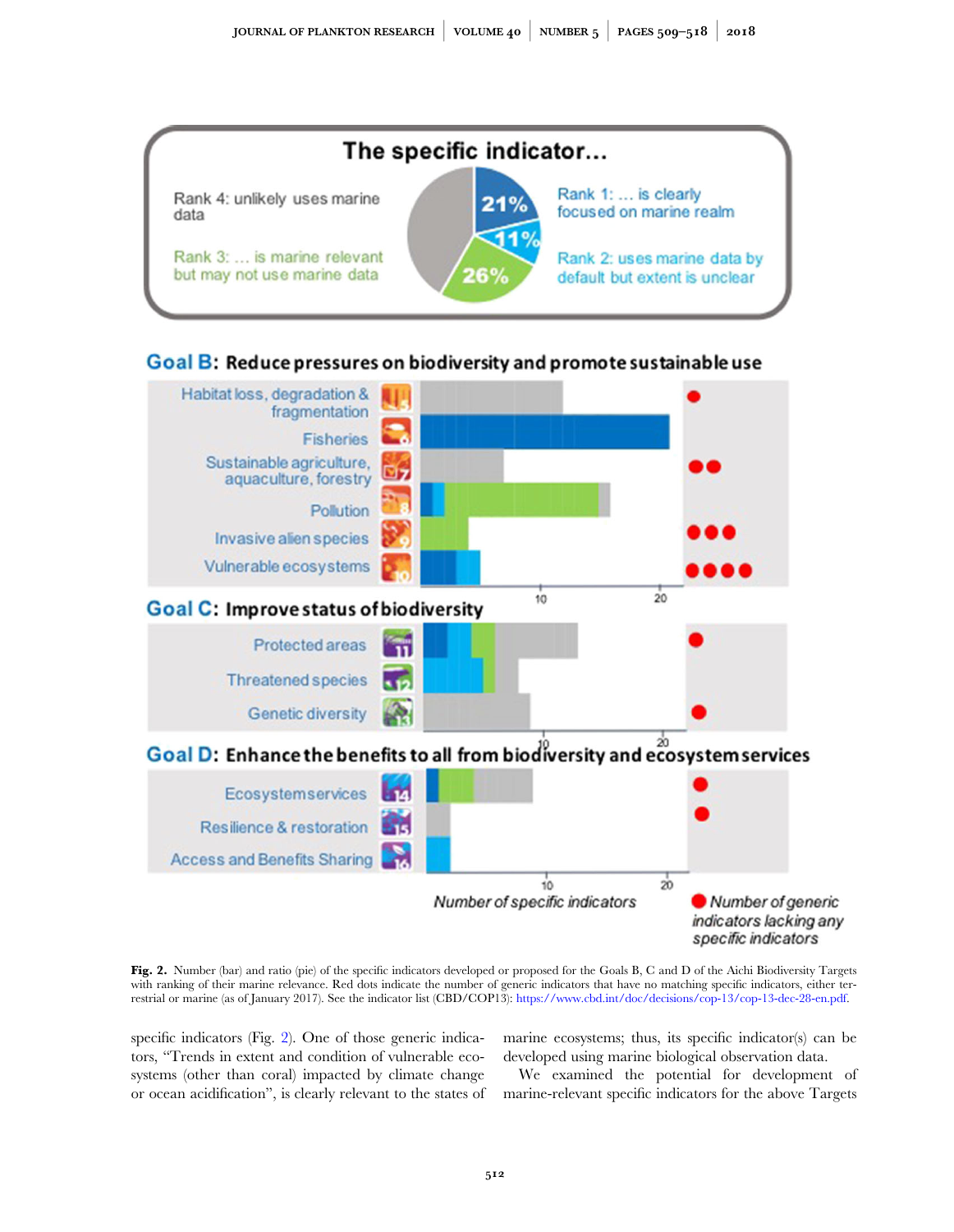#### <span id="page-4-0"></span>S. CHIBA ET AL. ZOOPLANKTON MONITORING TO CONTRIBUTE TOWARDS ADDRESSING GLOBAL BIODIVERSITY CONSERVATION CHALLENGES

Table I: List of generic indicators of Aichi Targets that currently lack matching marine relevant specific indicators, and potential of development of marine relevant specific indicators using existing and/or planning ocean observation networks/initiatives

|   | Target                                                                                                                                                                                                                                                                                                                                                   | Generic indicator                                                                                                                                                                                                                                                                                               | Marine-related specific indicators possibly<br>developed by                                                                                                                                                                                                                                                                                   |
|---|----------------------------------------------------------------------------------------------------------------------------------------------------------------------------------------------------------------------------------------------------------------------------------------------------------------------------------------------------------|-----------------------------------------------------------------------------------------------------------------------------------------------------------------------------------------------------------------------------------------------------------------------------------------------------------------|-----------------------------------------------------------------------------------------------------------------------------------------------------------------------------------------------------------------------------------------------------------------------------------------------------------------------------------------------|
| 5 | By 2020, the rate of loss of all natural habitats,<br>including forests, is at least halved and where<br>feasible brought close to zero, and degradation<br>and fragmentation is significantly reduced                                                                                                                                                   | • Trends in extent of natural habitats<br>other than forest<br>• Trends in degradation of forest and<br>other natural habitats<br>Trends in fragmentation of forest and<br>other natural habitats<br>• Trends in extinction risk and<br>populations of habitat specialist<br>species in each major habitat type | using GOOS-Bio/Eco Panel Essential Ocean<br>Variables, e.g. live coral, seagrass, macroalgae<br>canopy, also data from current observation<br>network on mangrove, salt marsh, etc.                                                                                                                                                           |
| 7 | By 2020, areas under agriculture, aquaculture and<br>forestry are managed sustainably, ensuring<br>conservation of biodiversity                                                                                                                                                                                                                          | Trends in proportion of production of<br>aquaculture under sustainable<br>practices                                                                                                                                                                                                                             | collating existing <b>aquaculture</b> data                                                                                                                                                                                                                                                                                                    |
| 8 | By 2020, pollution, including from excess nutrients,<br>has been brought to levels that are not<br>detrimental to ecosystem function and<br>biodiversity                                                                                                                                                                                                 | Trends in pollutants<br>$\bullet$<br>Trends in ecosystems affected by<br>pollution<br>• Trends in nutrient levels                                                                                                                                                                                               | coordination of coastal observation networks or<br>regional programs on pollutants and nutrients                                                                                                                                                                                                                                              |
| 9 | By 2020, invasive alien species and pathways are<br>identified and prioritized, priority species are<br>controlled or eradicated, and measures are in<br>place to manage pathways to prevent their<br>introduction and establishment.                                                                                                                    | • Trends in identification and<br>prioritization of invasive alien species<br>• Trends in the distribution and<br>populations of invasive alien species<br>• Trends in impacts of invasive alien<br>species on ecosystems                                                                                       | using GOOS-Bio/Eco Panel Essential Ocean<br>Variables, e.g. phytoplankton, zooplankton,<br>fish, sea turtles/sea birds/marine mammals                                                                                                                                                                                                         |
|   | 10 By 2015, the multiple anthropogenic pressures on<br>coral reefs, and other vulnerable ecosystems<br>impacted by climate change or ocean acidification<br>are minimized, so as to maintain their integrity<br>and functioning                                                                                                                          | Trends in extent and condition of<br>$\bullet$<br>other vulnerable ecosystems<br>impacted by climate change or<br>ocean acidification<br>• Trends in pressures on other<br>vulnerable ecosystems impacted by<br>climate change or ocean acidification                                                           | using GOOS-Bio/Eco Panel Essential Ocean<br>Variables, e.g. phytoplankton, zooplankton,<br>fish, sea turtles/sea birds/marine mammals<br>using data collated through GOOS-Physical panel,<br>and GOOS-Biogeochemical Panel, and<br>international carbon observation networks, e.g.<br>GOA-ON, particularly for ocean acidification<br>impacts |
|   | 13 By 2020, the genetic diversity of cultivated plants<br>and farmed and domesticated animals and of wild<br>relatives, including other socio-economically as<br>well as culturally valuable species, is maintained,<br>and strategies have been developed and<br>implemented for minimizing genetic erosion and<br>safeguarding their genetic diversity | • Trends in genetic diversity of socio-<br>economically as well as culturally<br>valuable species                                                                                                                                                                                                               | using the best available genetic information of<br>marine species, e.g. fish, marine mammals,<br>deep-sea benthos, coral reef species                                                                                                                                                                                                         |
|   | 14 By 2020, ecosystems that provide essential<br>services, including services related to water, and<br>contribute to health, livelihoods and well-being,<br>are restored and safeguarded, taking into account<br>the needs of women, indigenous and local<br>communities, and the poor and vulnerable                                                    | • Trends in extinction risk and<br>populations of species that provide<br>essential services<br>• Trends in restoration of ecosystems<br>that provide essential services                                                                                                                                        | using GOOS-Bio/Eco Panel Essential Ocean<br>Variables, e.g. fish, sea turtles/sea birds/<br>marine mammals, live coral, seagrass,<br>macroalgae canopy                                                                                                                                                                                        |
|   | 15 By 2020, ecosystem resilience and the contribution<br>of biodiversity to carbon stocks has been<br>enhanced, through conservation and restoration,<br>including restoration of at least 15% of degraded<br>ecosystems, thereby contributing to climate<br>change mitigation and adaptation and to combating<br>desertification                        | • Trends in ecosystem resilience<br>• Trends in carbon stocks within<br>ecosystems                                                                                                                                                                                                                              | using GOOS-Bio/Eco Panel Essential Ocean<br>Variables, e.g. phytoplankton, zooplankton,<br>fish, sea turtles/sea birds/marine mammals,<br>live coral, seagrass, macroalgae canopy<br>using data from remote-sensing and in situ<br>observation of phytoplankton biomass and total<br>particulate organic matters                              |

using the existing and developing observation networks and data sharing protocols already in place in the oceanographic community (Table I). Using a Driver-Pressure-State-Impact-Response (DPSIR) framework, the Biology and Ecosystem Panel of the Global Ocean Observation System (GOOS-BioEco) [\(Miloslavich](#page-9-0) et al., [2018](#page-9-0)) has identified a set of Essential Ocean Variables (EOVs) to measure at global scale: phytoplankton biomass and diversity, zooplankton biomass and diversity, fish abundance and distribution, sea turtle/sea bird/ marine mammal abundance and distribution, hard coral cover and composition, macroalgal canopy cover and composition, seagrass cover and composition and mangrove cover and composition. Conservation of marine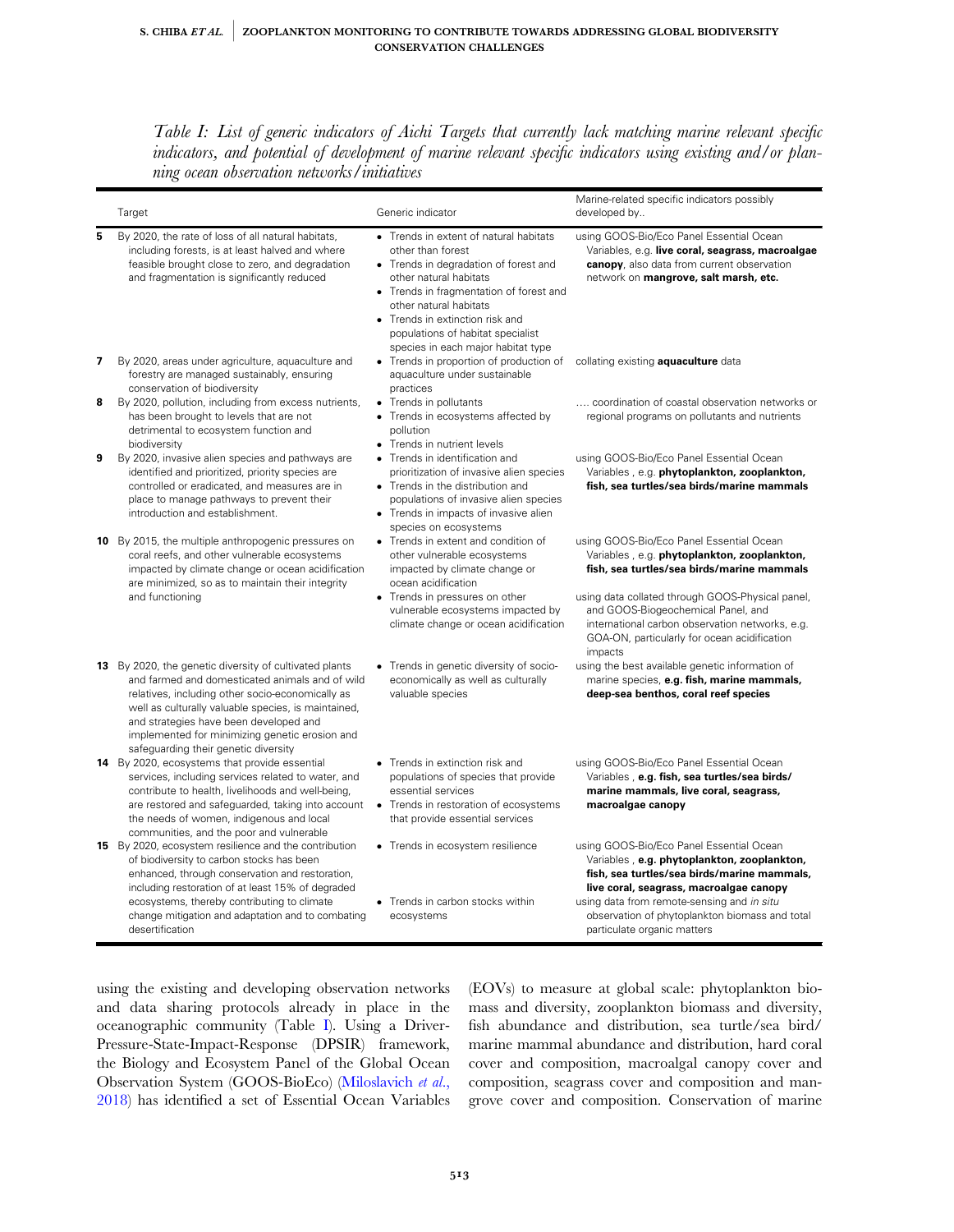<span id="page-5-0"></span>

| Variable type                                                                                                                           | What to Indicate & References to Support                                                                                                                                                                                                                                                                                                                                                                                | Feasibility of Implementation                                                                                                                                                                                                                                                                                                                                                                         |
|-----------------------------------------------------------------------------------------------------------------------------------------|-------------------------------------------------------------------------------------------------------------------------------------------------------------------------------------------------------------------------------------------------------------------------------------------------------------------------------------------------------------------------------------------------------------------------|-------------------------------------------------------------------------------------------------------------------------------------------------------------------------------------------------------------------------------------------------------------------------------------------------------------------------------------------------------------------------------------------------------|
| 1. Total zooplankton abundance/biomass                                                                                                  | • Food quantity of higher trophic levels.<br>Many (e.g. Brodeur, et al., 1992; Cushing,<br>1995)                                                                                                                                                                                                                                                                                                                        | Strength:<br>Data available for most of time-series, thus with<br>great temporal and spatial coverage.<br>Challenge:<br>Cannot detect functional change and either<br>negative and positive correlation between<br>zooplankton biomass are observed, thus<br>interpretations of state and trend are not robust.                                                                                       |
| 2. States of target species/taxa.<br>e.g. abundance of key stone species or<br>functional type in the respective<br>regional ecosystem. | • Food quality of regionally important higher<br>trophic level species, e.g. whales, salmon<br>• Deterioration of environment<br>• Invasive species<br>Antarctic krill (Atkinson et al., 2004;<br>Constable et al., 2016),<br>Total copepods (Edwards et al., 2002)<br>Calanus spp. (Edwards et al., 2011);<br>Neocalanus spp. (Peterson and Burke, 2013)<br>Jelly fish (Brotz et al., 2012; Richardson et al.,<br>2015 | Strength:<br>Effective for assessment in regions with specific<br>ecosystems. Taxonomic analysis relatively easy.<br>Challenge:<br>Although not impossible, systematic integration of<br>regionally specific information is needed to<br>develop a global indicator, e.g. changes in<br>functional types (grazer plankton, gelatinous<br>plankton, etc.) against specific environmental<br>pressures. |
| 3. Size composition<br>e,g. Copepod Community Size (*based<br>on the female body size of each<br>species) (Richardson et al. 2006)      | • Food quality of higher trophic levels,<br>• Biogeographical shifts<br>(Richardson et al., 2006; Chiba et al., 2015)                                                                                                                                                                                                                                                                                                   | Strength:<br>What to indicate is relatively clear and applicable<br>over various regions.<br>Challenge:<br>Need taxonomic analysis of all species, and<br>literary information of average size of all species.                                                                                                                                                                                        |
| 4. Community structure<br>e.g. Principal Component value, NMDS<br>score, etc.                                                           | • Biodiversity, food quantity of higher trophic<br>levels<br>• Biogeographical shifts<br>(Beaugrand et al., 2002, 2003;<br>Beaugrand and Kirby, 2010; Keister et al.,<br>2011<br>• Efficiency in carbon sequestration by biology<br>Beaugrand et al. (2010)                                                                                                                                                             | Strength:<br>Comprehensive analysis of ecosystem states.<br>Challenge:<br>Need taxonomic analysis of all species, and<br>plausible explanation of what PC components<br>indicate.                                                                                                                                                                                                                     |

Table II: Description example zooplankton data which are potentially obtained thorough existing monitoring projects and will be useful for development of global indicators for Aichi Target 10 and 15

biodiversity is one of the societal drivers framing the EOVs. As GOOS will urge the international ocean observing community to coordinate global observation network to implement respective EOVs, once the observation networks become fully functional, they would potentially provide the data needed to develop specific indicators to report the trend and state of marine ecosystems in terms of habitat loss (Target 5), invasive species (Target 9), vulnerable ecosystems (Target 10), ecosystem service (Target 14) and ecosystem resilience (Target 15) (Table [I\)](#page-4-0).

Some of the generic indicators are for assessment of environmental "pressures" that impacts ecosystems, rather than the "state" of ecosystems. Because global observation systems are much advanced in terms of physical and biogeochemical variables, their observation networks could readily contribute to development of indicators to assess multiple environmental pressures on vulnerable marine ecosystems, e.g. specific indicator(s) could potentially be developed using chemical environmental data collated by the Global Ocean Acidification Observation Network (GOA-ON) ([Newton](#page-9-0) et al., 2014) to match the generic indicator "Trends in pressures on other vulnerable ecosystems impacted by climate change or ocean acidification" for Target 10. It is worth noting that "Average marine acidity (pH)" is designated as the official indicator for the United Nations Sustainable Development Goal 14.3: Minimize and address the impacts of ocean acidification, including through enhanced scientific cooperation at all levels.

# GLOBAL ZOOPLANKTON INDICATORS FOR THE AICHI TARGETS

With its existing long-term global observation efforts, zooplankton biomass and diversity were identified as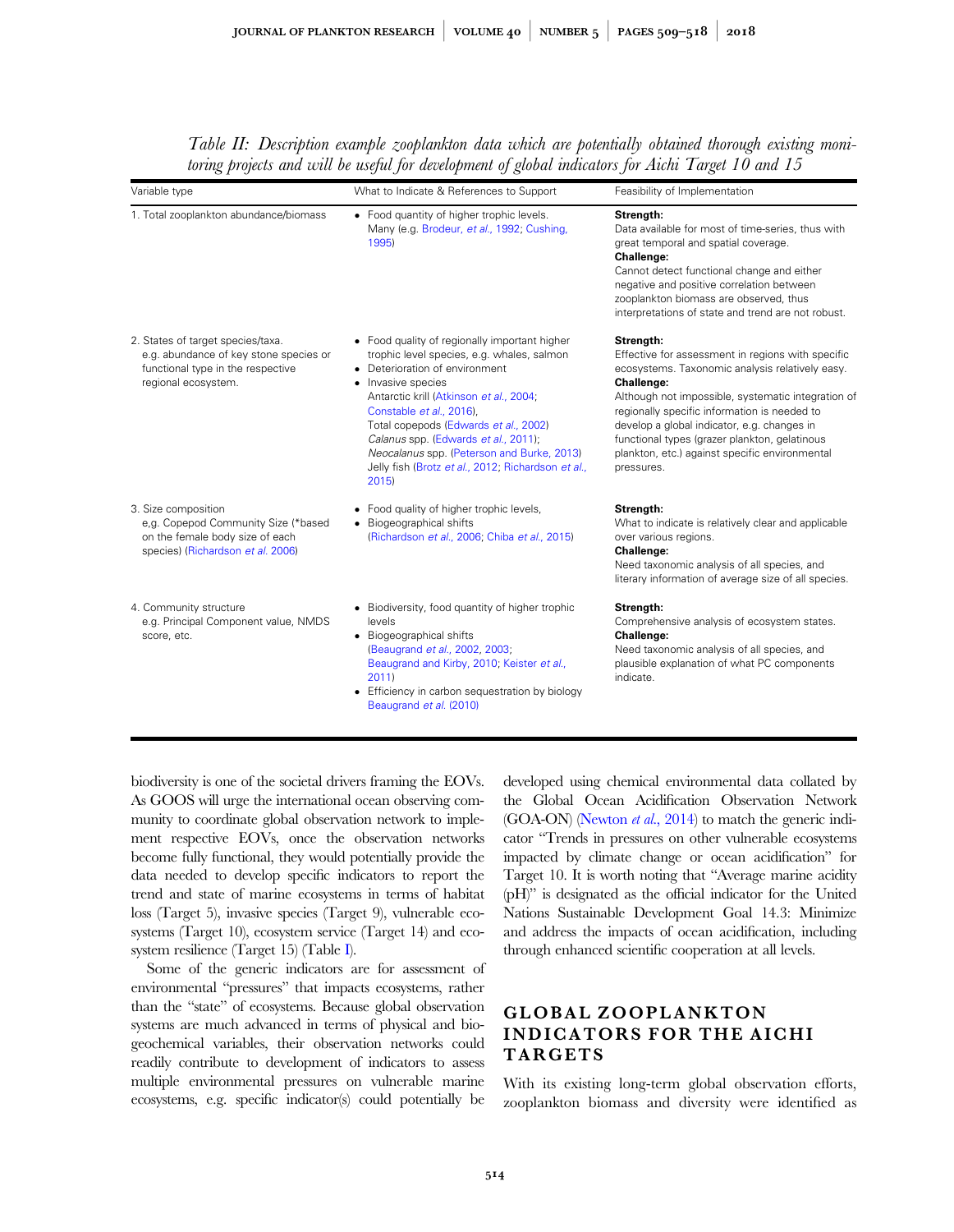one of the most mature EOVs of GOOS-BioEco in terms of readiness for observation at a global scale [\(Miloslavich](#page-9-0) et al., 2018). We examine the strength of the global zooplankton data and zooplankton indicators, which have been proposed by various projects, against the criteria for the official global specific indicators for Aichi Targets. Among the criteria that BIP define are: (i) relevance and alignment to the respective target; (ii) good temporal coverage with at least five data points and the end data point no earlier than the year of 2010; (iii) good spatial coverage, ideally at the global scale; and (iv) scientific credibility of the indicator developed [\(Tittensor](#page-9-0) et al., 2014). Here, we particularly consider the development of the specific indicators for the generic indicator of Target 10, "Trend in extent and condition of other (than coral reef) vulnerable ecosystems impacted by climate change of ocean acidification" and that of Target 15, "Trends in ecosystem resilience".

Global zooplankton time-series metadata collated by the IOC-UNESCO International Group for Marine Ecological Time Series (IGMETS) report that nearly 200 regional projects have been conducting seasonal to annual observations for at least 5 years in the global ocean, and three-quarters of these have some level of taxonomic information, such as total copepod abundance (O'[Brien, 2017\)](#page-9-0) that meets the criteria of temporal and spatial scales. Existing zooplankton indicators, developed from its taxonomic and functional compositions for assessment of state and temporal trend of ecosystem health against various environmental pressures, have been published in peer-reviewed journals (Table  $II$ ) and that meet the relevance and scientific credibility criteria for the Targets 10 and 15.

Table  $\overline{\mathbf{I}}$  summarizes the descriptions of four example zooplankton variables that could potentially be obtained at least at quasi-global scale through existing monitoring projects, and will be useful to develop global indicators of Aichi Targets 10 and 15: (i) total abundance/biomass, (ii) state of target species/taxa, (iii) size composition and (iv) community structure. Total abundance/biomass data are best available at global scale, but are not useful to understand functional changes in food web and ecosystems [\(Brodeur and Ware,](#page-8-0) [1992;](#page-8-0) [Cushing, 1995](#page-8-0)). The states of target species (key stone species and hazardous species), e.g. Antarctic krill in the Antarctic Ocean ([Atkinson](#page-7-0) et al., 2004; [Constable](#page-8-0) et al., [2016\)](#page-8-0) and Jellyfish (Brotz et al.[, 2012](#page-8-0)), indicate changes in the regional ecosystem functioning. The relative abundance of dominant species, e.g. Calanus spp. in the North Atlantic [\(Edwards](#page-8-0) et al., 2011) and Neocalanus spp. in the North Pacific [\(Peterson and Burke, 2013\)](#page-9-0) indicates the food quality for target fisheries resources. The average body size of the zooplankton community indicates the shifts in the major zooplankton functional types and food quality for planktivorous fish, birds and mammals ([Richardson](#page-9-0) et al., 2006) and biogeographical shifts of ecosystems (Chiba et al.[, 2015](#page-8-0)). Community structure information obtained by multivariate analysis methods indicates changes in the ecosystem structure, e.g. both functional and species diversity, in a comprehensive manner [\(Beaugrand](#page-8-0) et al., 2002, [2003](#page-8-0); [Beaugrand](#page-8-0) [and Kirby, 2010](#page-8-0); [Keister](#page-8-0) et al., 2011) and may indicate the efficiency of biological carbon sequestration [\(Beaugrand](#page-8-0) et al.[, 2010\)](#page-8-0). Since information of the zooplankton indicators 2, 3 and 4 indicates ecosystem stability against environmental pressures over the time, a marine ecosystem resilience index for the Target 15 can be developed from those variables via coupling with physical and biogeochemical data.

One of the major issues remaining for development of global indicators from zooplankton variables is the compatibility of data that are collected, processed and analysed using project-specific sampling gears and analytical methods. There is an increasing demand to develop new sensor technology to enable autonomous measurement of taxonomic or functional level information of zooplankton data ([Le Bourg](#page-9-0) et al., 2014; [Watson,](#page-9-0) [2018\)](#page-9-0). Once these technologies become matured and available to the international observation community, zooplankton biodiversity information can be collected with standardized methods using various existing observation platforms such as buoys, gliders and moorings. A recent effort to automatize the collection of zooplankton data is being discussed by a Scientific Committee in Oceanic Research (SCOR) Working Group [\(Boss](#page-8-0) et al., [2018\)](#page-8-0). This group, Integration of Plankton-Observing Sensor Systems to Existing Global Sampling Programs (P-OBS), is focused on identifying best practices (technologies and sampling) to incorporate plankton observations into global observing platforms such as GO-SHIP and OceanSites and in the challenge of lack of standardization and protocols to obtain trustable, quality controlled and open access data (Boss et al.[, 2018](#page-8-0)). However, it will still take a long time for these systems to be operated in a cost-effective manner with good temporal and spatial coverages, also there will be challenges in calibrating these data against the existing time series so that hind-casting is possible.

In this sense, GACS, established in 2011 ([Edwards](#page-8-0) et al.[, 2011](#page-8-0)), is currently the most robust zooplankton monitoring network that could contribute to the implementation of zooplankton EOVs and delivery of Aichi Target indicators. Using the Continuous Plankton Recorder (CPR) system developed by the Sir Alister Hardy Foundation for Ocean Science (SAHFOS) [\(Reid](#page-9-0) et al.[, 2003](#page-9-0)), the participant organizations from nine countries apply a well-standardized protocol for sampling and analysis ([Batten](#page-7-0) et al., 2003). Owing to the nature of observation using Ships of Opportunity, CPR data include information from the high seas and transboundary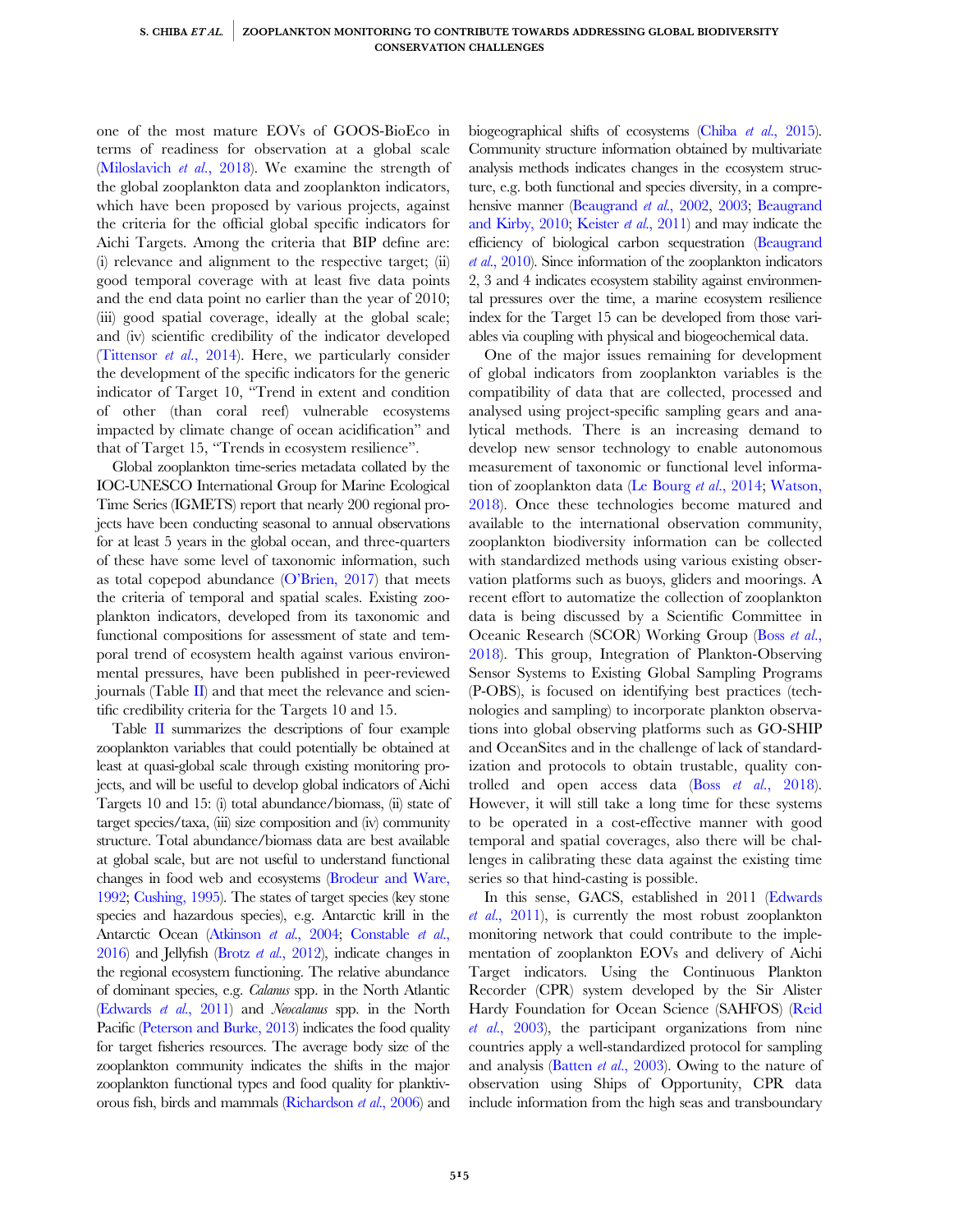<span id="page-7-0"></span>

Fig. 3. Workflow from establishment and implementation of the GOOS-Bio/Eco zooplankton EOVs to development of global biodiversity indicators for the UN-related projects and contribution to International marine conservation policy, with the roles of the respective organizations/groups involved.

regions, which will be highly valuable for international policy-making processes aiming to conserve Biodiversity in the areas Beyond National Jurisdiction (BBNJ), where biodiversity information is much more limited than in coastal areas and waters within national Exclusive Economic Zones [\(Rogers](#page-9-0) et al., 2014).

Although the GACS network is already quasi-global, there are some spatial gaps, especially in lower latitude regions, though the special coverage is comparatively excellent in contrast to most other biological compartments apart from phytoplankton. For implementation of the zooplankton EOVs at a fully global scale, it is necessary to seek the best practice for interoperability of observation and integration of data among GACS and other monitoring projects. Even though thorough standardization of the sampling methodology among those projects is unrealistic as each project is designed for its own scientific foci and societal demands, global comparison of regional time-series data will still be possible by applying and/or developing similar methods such as "Mackas method" (O'Brien et al.[, 2017\)](#page-9-0), which extracts trends of various time-series by calculating the slope of annual anomalies. In summary, along with the establishment of a sustained, multidisciplinary global observation network to implement GOOS zooplankton EOVs, the zooplankton science community is urged to become BIP partners and to establish robust protocols to report the respective Aichi Target global indicators to address global biodiversity conservation challenges (Fig. 3).

#### CONCLUDING REMARKS

Monitoring of zooplankton and diverse marine ecosystem can contribute more proactively to international biodiversity conservation frameworks. Observation networks and data sharing protocols among existing regional zooplankton monitoring programmes should evolve rapidly in the next decade, which would ensure generation of quality-controlled data on a global scale to increase representation of the marine realm in the Aichi Biodiversity Target indicator suites. With the initial due date of 2020 for achieving the Aichi Targets, the global biodiversity conservation initiative is currently designing its strategic plan beyond 2020 in which linking the Aichi Targets and SDGs are recommended [\(Convention](#page-8-0) [on Biological Diversity, 2017](#page-8-0)). Zooplankton biologists and oceanographers are encouraged to get involved in their planning process to ensure effective utilization of their data in decision making on the ecosystem health of the one ocean.

## ACKNOWLEDGEMENTS

This project resulted from a collaboration with the United Nations Environment World Conservation Monitoring Centre (UNEP-WCMC) which is the biodiversity assessment and policy implementation arm of the United Nations Environment Programme (UNEP), the world's foremost intergovernmental environmental organization.

## FUNDING

C.S.M. and L.V.W. are supported by ODYSSEA ([http://odysseaplatform.eu/\)](http://odysseaplatform.eu/), a project funded by the European Union's Horizon 2020 research and innovation programme, under grant agreement No. 727277.

### REFERENCES

- Atkinson, A., Siegel, V., Pakhomov, E. and Rothery, P. (2004) Longterm decline in krill stock and increase in salps within the Southern Ocean. Nature, 432, 100–103. [doi:10.1038/nature02950.1](http://dx.doi.org/10.1038/nature02950.1).
- Balino, B. M., Fasham, M. J. R. and Bowles, M. C. (2001) Ocean biogeochemistry and global change. IGBP Sci., 2, 1–34.
- Barange, M., Field, J. G., Harris, R. P., Hofmann, E. E., Perry, R. I. and Werner, F. E. (2010) Marine Ecosystems and Global Changes. Oxford University Press, New York.
- Batten, S., Clark, R., Flinkman, J., Hays, G., John, E., John, A. W., Jonas, T., Lindley, J. A. et al. (2003) CPR sampling: the technical background, materials and methods, consistency and comparability. Prog. Oceanogr., 58, 193-215. [doi:10.1016/j.pocean.2003.08.004](http://dx.doi.org/10.1016/j.pocean.2003.08.004).
- Batten, S. D. and Walne, A. W. (2011) Variability in northwards extension of warm water copepods in the NE Pacific.  $\tilde{\jmath}$ . Plankton Res., 33, 1643–1653. [doi:10.1093/plankt/fbr065](http://dx.doi.org/10.1093/plankt/fbr065).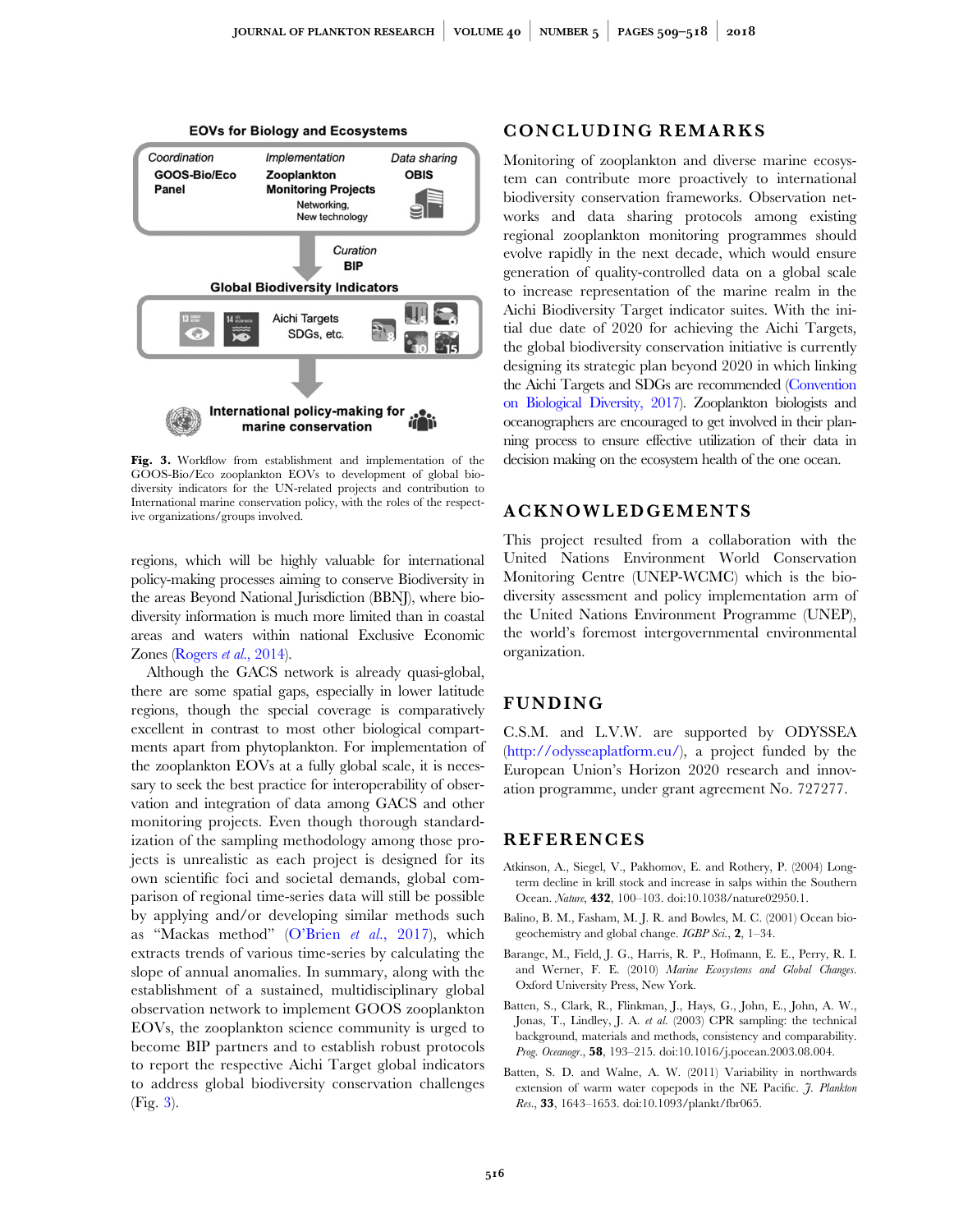#### <span id="page-8-0"></span>S. CHIBA ET AL. ZOOPLANKTON MONITORING TO CONTRIBUTE TOWARDS ADDRESSING GLOBAL BIODIVERSITY CONSERVATION CHALLENGES

- Beaugrand, G., Brander, K. M., Lindley, J. A., Souissi, S. and Reid, P. C. (2003) Plankton effect on cod recruitment in the North Sea. Nature, 426, 661–664.
- Beaugrand, G., Conversi, A., Chiba, S., Edwards, M., Fonda-Umani, S., Greene, C., Mantua, N., Otto, S. A. et al. (2014) Synchronous marine pelagic regime shifts in the Northern Hemisphere. Philos. Trans. R. Soc. B Biol. Sci., 370, 20130272. [doi:10.1098/rstb.2013.0272](http://dx.doi.org/10.1098/rstb.2013.0272).
- Beaugrand, G., Edwards, M. and Legendre, L. (2010) Marine biodiversity, ecosystem functioning, and carbon cycles. PNAS, 107, 10120–10124. [doi:10.1073/pnas.0913855107/-/DCSupplemental.](http://dx.doi.org/10.1073/pnas.0913855107/-/DCSupplemental.www.pnas.org/cgi/doi/10.1073/pnas.0913855107) [www.pnas.org/cgi/doi/10.1073/pnas.0913855107](http://dx.doi.org/10.1073/pnas.0913855107/-/DCSupplemental.www.pnas.org/cgi/doi/10.1073/pnas.0913855107).
- Beaugrand, G. and Kirby, R. R. (2010) Climate, plankton and cod. Glob. Chang. Biol., 16, 1268–1280. [doi:10.1111/j.1365-2486.2009.](http://dx.doi.org/10.1111/j.1365-2486.2009.02063.x) 02063 x
- Beaugrand, G., Reid, P. C., Ibanez, F., Lindley, J. A. and Edwards, M. (2002) Reorganization of North Atlantic Marine Copepod Biodiversity and Climate. Science, 296, 1692-1694. [doi:10.1126/](http://dx.doi.org/10.1126/science.1071329) [science.1071329](http://dx.doi.org/10.1126/science.1071329).
- Biodiversity Indicators Partnership (2011) Guidance for National Biodiversity Indicator Development and Use. UNEP World Conservation Monitoring Centre, Cambridge, UK. [https://www.bipnational.net.](https://www.bipnational.net)
- Boss, E., Waite, A., Muller-Karger, F., Yamazaki, H., Wanninkhof, R., Uitz, J., Thomalla, S., Sosik, H. et al. (2018) Beyond chlorophyll fluorescence: the time is right to expand biological measurements in ocean observing programs. Limnol. Oceanogr. Bull., [doi:10.1002/lob.](http://dx.doi.org/10.1002/lob.10243) [10243](http://dx.doi.org/10.1002/lob.10243).
- Brodeur, R. D. and Ware, D. M. (1992) Long-term variability in zooplankton biomass in the subarctic Pacific Ocean. Fish. Oceanogr., 1, 32–38. [doi:10.1111/j.1365-2419.1992.tb00023.x.](http://dx.doi.org/10.1111/j.1365-2419.1992.tb00023.x)
- Brotz, L., Cheung, W. W. L., Kleisner, K., Pakhomov, E. and Pauly, D. (2012) Increasing jellyfish populations: trends in large marine ecosystems. Hydrobiologia, 690, 3–20. [doi:10.1007/s10750-012-1039-7.](http://dx.doi.org/10.1007/s10750-012-1039-7)
- Brummitt, N., Regan, E. C., Weatherdon, L. V., Martin, C. S., Geijzendorffer, I. R., Rocchini, D., Gavish, Y., Haase, P. et al. (2017) Taking stock of nature: Essential biodiversity variables explained. Biol. Conserv., 213, 252–255. [doi:10.1016/j.biocon.2016.](http://dx.doi.org/10.1016/j.biocon.2016.09.006) [09.006](http://dx.doi.org/10.1016/j.biocon.2016.09.006).
- Bubb, P. J., Butchart, S. H. M., Collen, B., Dublin, H., Kapos, V., Pollock, C., Stuart, S. N., Vié, J-C. (2009) UCN Red List Index-Guidance for National and Regional Use. IUCN, Gland, Switzerland.
- Chiba, S., Batten, S. D., Yoshiki, T., Sasaki, Y., Sasaoka, K., Sugisaki, H. and Ichikawa, T. (2015) Temperature and zooplankton size structure: climate control and basin-scale comparison in the North Pacific. Ecol. Evol., 5, [doi:10.1002/ece3.1408.](http://dx.doi.org/10.1002/ece3.1408)
- Chiba, S., Tadokoro, K., Sugisaki, H. and Saino, T. (2006) Effects of decadal climate change on zooplankton over the last 50 years in the western subarctic North Pacific. Glob. Chang. Biol., 12, 907–920. [doi:10.1111/j.1365-2486.2006.01136.x](http://dx.doi.org/10.1111/j.1365-2486.2006.01136.x).
- Constable, A. J., Costa, D. P., Schofield, O., Newman, L., Urban, E. R., Fulton, E. A., Melbourne-Thomas, J., Ballerini, T. et al. (2016) Developing priority variables ("ecosystem Essential Ocean Variables"—eEOVs) for observing dynamics and change in Southern Ocean ecosystems. J. Mar. Syst, 26-41. [doi:10.1016/j.](http://dx.doi.org/10.1016/j.jmarsys.2016.05.003) [jmarsys.2016.05.003.](http://dx.doi.org/10.1016/j.jmarsys.2016.05.003)
- Convention on Biological Diversity (2016) Indicators for the strategic plan for biodiversity 2011–2020 and the Aichi Biodiversity Targets. CBD/COP/DEC/XIII/28, pp. 24. [https://www.cbd.int/doc/](https://www.cbd.int/doc/decisions/cop-13/cop-13-dec-28-en.pdf) [decisions/cop-13/cop-13-dec-28-en.pdf.](https://www.cbd.int/doc/decisions/cop-13/cop-13-dec-28-en.pdf)
- Convention on Biological Diversity (2017) Recommendation adopted by the subsidiary body on science, technical and technological advice. CBD/SBSTTA/REC/XXI/1, pp. 5. [https://www.cbd.int/](https://www.cbd.int/doc/recommendations/sbstta-21/sbstta-21-rec-01-en.pdf) [doc/recommendations/sbstta-21/sbstta-21-rec-01-en.pdf](https://www.cbd.int/doc/recommendations/sbstta-21/sbstta-21-rec-01-en.pdf).
- Costello, M. J., Coll, M., Danovaro, R., Halpin, P., Ojaveer, H. and Miloslavich, P. (2010) A census of marine biodiversity knowledge, resources, and future challenges. PLoS One, 5, e12110. [doi:10.1371/](http://dx.doi.org/10.1371/journal.pone.0012110) [journal.pone.0012110.](http://dx.doi.org/10.1371/journal.pone.0012110)
- Cushing, D. H. (1990) Plankton production and year-class strength in fish populations: an update of the match/mismatch hypothesis. In Blaxter, J. H. S. and Southward, A. J. (eds), Advances in Marine Biology. Academia Press Limited, San Diego, CA, pp. 250–313..
- Cushing, D. (1995) The long-term relationship between zooplankton and fish. ICES J. Mar. Sci., 52, 611-626. [doi:10.1016/1054-3139](http://dx.doi.org/10.1016/1054-3139(95)80076-X) [\(95\)80076-X](http://dx.doi.org/10.1016/1054-3139(95)80076-X).
- Dixon, M. J. R., Loh, J., Davidson, N. C., Beltrame, C., Freeman, R. and Walpole, M. (2016) Tracking global change in ecosystem area: The Wetland Extent Trends index. Biol. Conserv., 193, 27–35. [doi:10.1016/j.biocon.2015.10.023.](http://dx.doi.org/10.1016/j.biocon.2015.10.023)
- Edwards, M., Beaugrand, G., Hays, G. C., Koslow, J. A. and Richardson, A. J. (2010) Multi-decadal oceanic ecological datasets and their application in marine policy and management. Trends Ecol. Evol., 25, 602–610. [doi:10.1016/j.tree.2010.07.007.](http://dx.doi.org/10.1016/j.tree.2010.07.007)
- Edwards, M., Beaugrand, G., Raid, P. C., Rowden, A. A. and Jones, M. B. (2002) Ocean climate anomalies and the ecology of the North Sea. Mar. Ecol. Prog. Ser., 239, 1–10.
- Edwards, M., Helaouet, P., Johns, D. G., Batten, S., Beaugrand, G., Chiba, S., Flavell, M., Head, E. et al. (2011) Global Marine Ecological Status Report: result from the global CPR survey 2010/ 2011. SAHFOS Tech. Rep, <sup>9</sup>, 1–40, [https://www.sahfos.ac.uk/](https://www.sahfos.ac.uk/media/1057/ecostat2011.pdf) [media/1057/ecostat2011.pdf](https://www.sahfos.ac.uk/media/1057/ecostat2011.pdf)
- Edwards, M. and Richardson, A. J. (2004) Impact of climate change on marine pelagic phenology and trophic mismatch. Nature, 430, 881–884. [doi:10.1038/nature02808.](http://dx.doi.org/10.1038/nature02808)
- Hofmann, E. E. and IMBeR Scientific Steering Committee (2016) IMBeR 2016–2025: Science Plan and Implementation Strategy. IMBeR International Project Office. Bergen.
- IPCC (2014) Climate Change 2014: Impacts, Adaptation, and Vulnerability. Part A: Global and Sectoral Aspects. Contribution of Working Group II to the Fifth Assessment Report of the Intergovernmental Panel on Climate Change. In Field, C. B., Barros, V. R., Dokken, D. J., Mach, K. J., Mastrandrea, M. D., Bilir T. E. et al. (eds.). Cambridge, New York: Cambridge University Press. [https://www.ipcc.ch/pdf/assessment-report/ar5/](https://www.ipcc.ch/pdf/assessment-report/ar5/wg2/WGIIAR5-FrontMatterA_FINAL.pdf) [wg2/WGIIAR5-FrontMatterA\\_FINAL.pdf](https://www.ipcc.ch/pdf/assessment-report/ar5/wg2/WGIIAR5-FrontMatterA_FINAL.pdf).
- Jernberg, S, Lehtiniemi, M. and Uusitalo, L. (2017) Evaluating zooplankton indicators using signal detection theory. Ecol. Indic., [doi:10.](http://dx.doi.org/10.1016/j.ecolind.2017.01.038) [1016/j.ecolind.2017.01.038.](http://dx.doi.org/10.1016/j.ecolind.2017.01.038)
- Jessopp, M. J., Cronin, M., Doyle, T. K., Wilson, M., McQuatters-Gollop, A., Newton, S. and Phillips, R. A. (2013) Transatlantic migration by post-breeding puffins: a strategy to exploit a temporarily abundant food resource? Mar. Biol., 160, 2755–2762. [doi:10.](http://dx.doi.org/10.1007/s00227-013-2268-7) [1007/s00227-013-2268-7.](http://dx.doi.org/10.1007/s00227-013-2268-7)
- Johns, D. G., Edwards, M. and Batten, S. D. (2001) Arctic boreal plankton species in the Northwest Atlantic. Can. J. Fish. Aquat. Sci., 58, 2121–2124. [doi:10.1139/cjfas-58-11-2121](http://dx.doi.org/10.1139/cjfas-58-11-2121).
- Keister, J. E., Di Lorenzo, E., Morgan, C. A., Combes, V. and Peterson, W. T. (2011) Zooplankton species composition is linked to